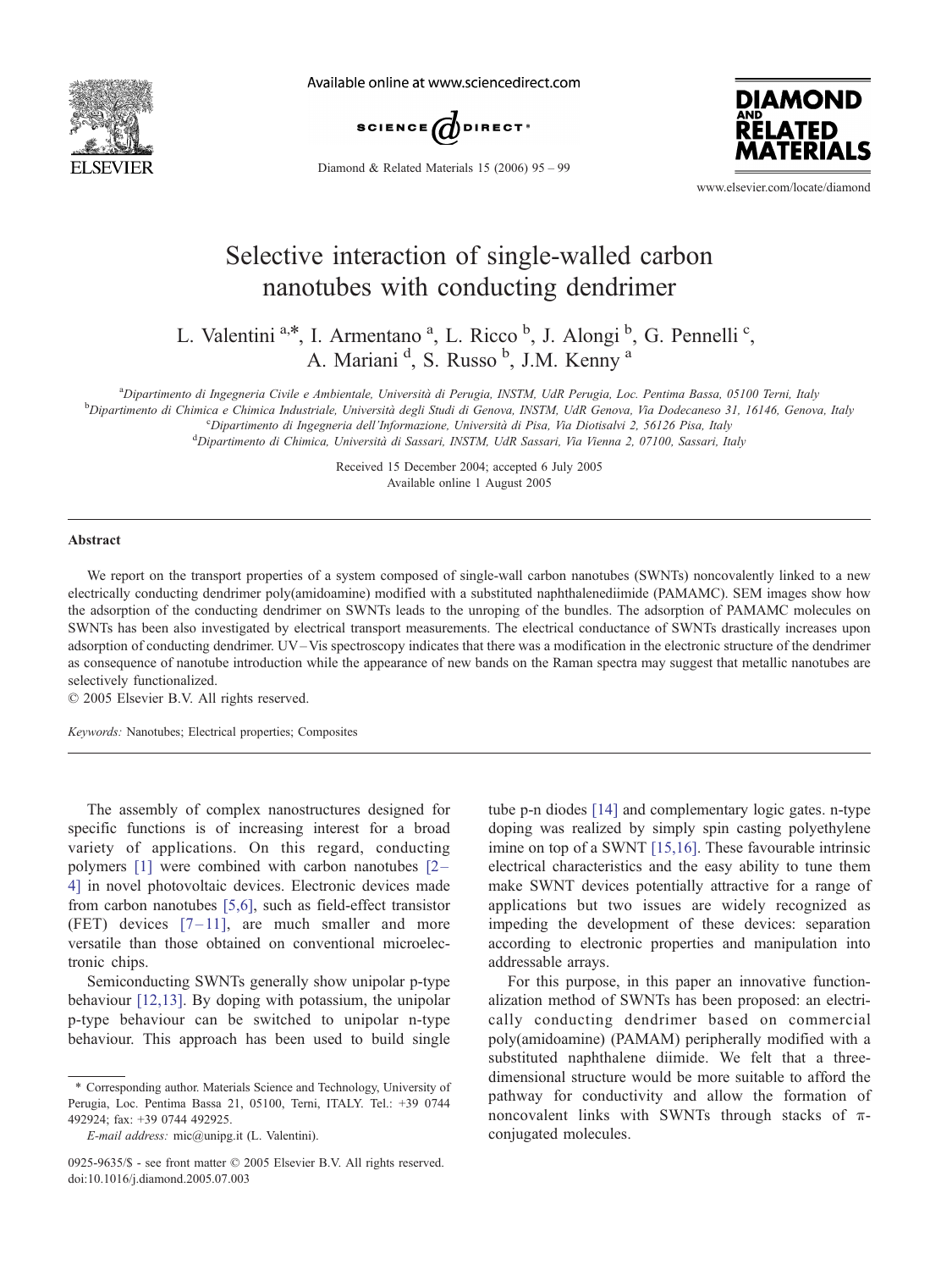<span id="page-1-0"></span>

Fig. 1. SEM images of A) the specimen of pristine SWNT cross-linked bundles (the inset shows SEM micrograph of the device geometry), B) SWNTs dispersed in PAMAMC between the electrical contacts and C) SWNTs dispersed in PAMAMC (the arrows indicate the tubes; the inset shows SEM micrograph of PAMAMC coating SWNTs).

We examine this result in greater detail by combining spectroscopic and electron transport of SWNTs and SWNTs modified with the conducting dendrimer. Electrical transport measurements and Raman spectroscopy are used to characterize the deposited material. It is proposed that the enrichment of metallic nanotubes may proceed by functionalization of metallic nanotubes with conducting PAMAM (PAMAMC). We seek to develop these chemical methods as means of selectively manipulating a heterogeneous mixture of nanotubes in solution.

The transport properties were measured in a thin-film transistor geometry (inset of Fig. 1A). Source-drain electrodes were fabricated using e-beam lithography technique on a 250 nm-thick thermal silicon oxide on a Si wafer. The electrodes consisted of a 40 nm bottom layer of Al coated with 40 nm thick layer of Au. The device geometry was varied with the source-drain channel length,  $L_{sd}$ , ranging from 8 to 16  $\mu$ m and the channel width, *W*, ranging from 50 to  $100 \text{ nm}$ .

SWNTs were obtained from CarboLex, Inc. and consisted of  $\approx 50 - 70$  vol.% carbon as SWNTs; noticeable amount of SWNT bundles of  $30-50$  nm in diameter was found.

Conducting PAMAM was a laboratory preparation synthesized by reaction between the amino terminal groups of a generation three PAMAM and the hydrochloride salt of monoimide monoanhydride in N,N-dimethylformamide (DMF): details for the synthesis and reaction with PAMAM end groups are reported in references [\[17,18\].](#page-3-0) Noncovalent interactions between PAMAMC and SWNTs have been achieved by sonication in DMF followed by centrifugation to remove undissolved tubes.

Two types of FET devices were prepared. In the first type of device, SWNTs were deposited from DMF solution onto SiO<sub>2</sub>/Si wafer with previously patterned electrical contacts. The second type of device was fabricated by depositing SWNTs dispersed in modified PAMAM onto the electrodes. In both types, a network of nanotubes connects the source and drain contacts, and the network serves as the channel of a field-effect transistor (Fig. 1B). We measured the sourcedrain current  $(I_{sd})$  as a function of the gate voltage  $(V_{\sigma})$ under gate voltage sweep for both types.

Micrographs of the SWNTs and SWNTs modified with PAMAMC were obtained with a scanning electron microscope JEOL 6500. Raman spectroscopy was performed on powdered samples after DMF removal by vacuum distillation in order to study nanotubes typical peaks before and after interaction with PAMAMC. The instrument was a Bruker RF100 provided of NdYAG laser  $(\lambda = 1064$  nm; 1.17 eV).



Fig. 2. UV –Vis spectra of naphthalenediimide and SWNTs dispersed in naphthalenediimide.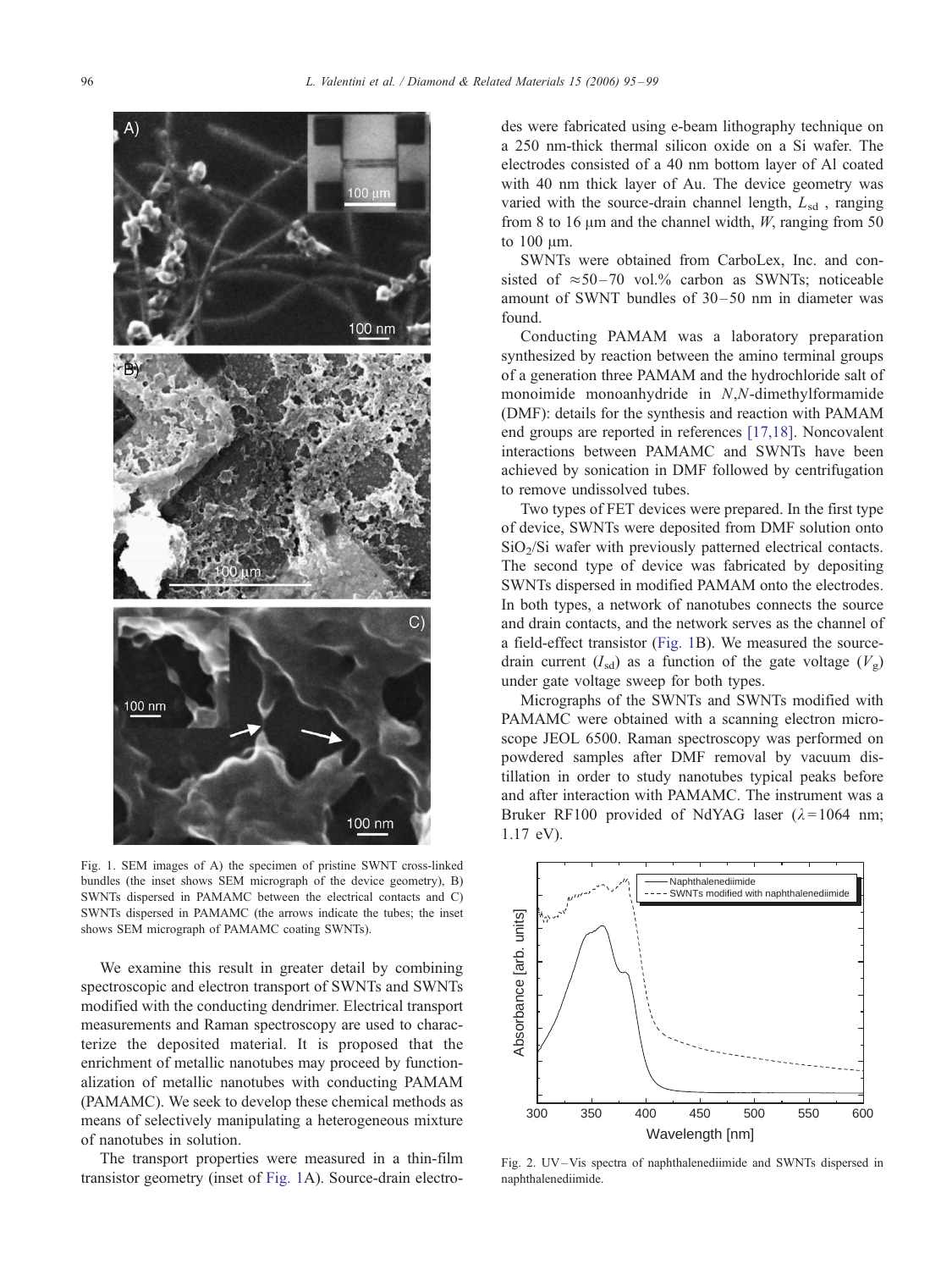<span id="page-2-0"></span>![](_page_2_Figure_2.jpeg)

Fig. 3. A)  $I_{sd}$  vs  $V_g$  at  $V_d$ = 0.5 V for SWNTs-FET with a channel width of 100  $\mu$ m and a channel length of 16  $\mu$ m; B)  $I_{sd}$  vs  $V_g$  at  $V_d$ = 0.5 V for SWNTs-FET with a channel width of 100  $\mu$ m and a channel length of 8  $\mu$ m C)  $I_{sd}$  vs  $V_g$  at  $V_d$ = 0.5 V for PAMAMC/SWNTs-FET device with a channel width of 100  $\mu$ m and a channel length of 16  $\mu$ m.

The SEM study of pristine SWNT network reveals a large number of cross-linked nanotube bundles ([Fig. 1A](#page-1-0)). SEM micrographs ([Fig. 1C](#page-1-0)) put in evidence locally that the addition of the dendrimer to carbon nanotubes leads to the unroping of SWNTs.

Since the conducting dendrimer has been obtained by peripheral modification by a substituted naphthalenediimide, UV –Vis spectroscopy was then used to verify the

occurrence of interactions dispersing SWNTs in naphthalenediimide ([Fig. 2\)](#page-1-0). Naphthalenediimide spectrum ([Fig. 2\)](#page-1-0) shows two peaks at 360 and 380 nm respectively. Passing from naphthalenediimide to the composite containing nanotubes, no new signal appears but a difference in their intensity is evident. This finding suggests a slight modification in the electronic structure of the dendrimer as a consequence of nanotube introduction and, accordingly, a weak interaction as a noncovalent bond.

Fig. 3A plots the transistor characteristics for the SWNT network with device dimensions of  $L_{sd}$  16  $\mu$ m and W 100  $\mu$ m. From  $I_{sd}$  vs  $V_g$  measurements with drain voltage,  $V_{ds}$ fixed at 0.5 V, we found that the ensemble of SWNTs in each device appeared p-type, exhibiting an overall electrical conductance decrease by a factor  $4-5$  when the gate voltage was swept from  $-10$  to 10 V. The nonelectrical depletion of FET device at positive gate voltage was due to conduction of small percentages of metallic nanotubes in the ensemble.

The data from the device fabricated using SWNTs networks with  $L_{sd}$  8  $\mu$ m and W 100  $\mu$ m are plotted in Fig. 3B. The drastic switching clearly differed from the first device with the lack of gate dependence. The high off-state current is consistent with the behavior of a narrow band gap semiconductor. Fuhrer et al. [\[19\]](#page-4-0) have shown that the

![](_page_2_Figure_9.jpeg)

Fig. 4. A) Raman spectra of SWNTs and SWNTs modified with PAMAMC; B) Raman spectra of SWNTs and SWNTs modified with PAMAMC for wavenumbers below 120 cm<sup>-1</sup> with the signal multiplied by ten.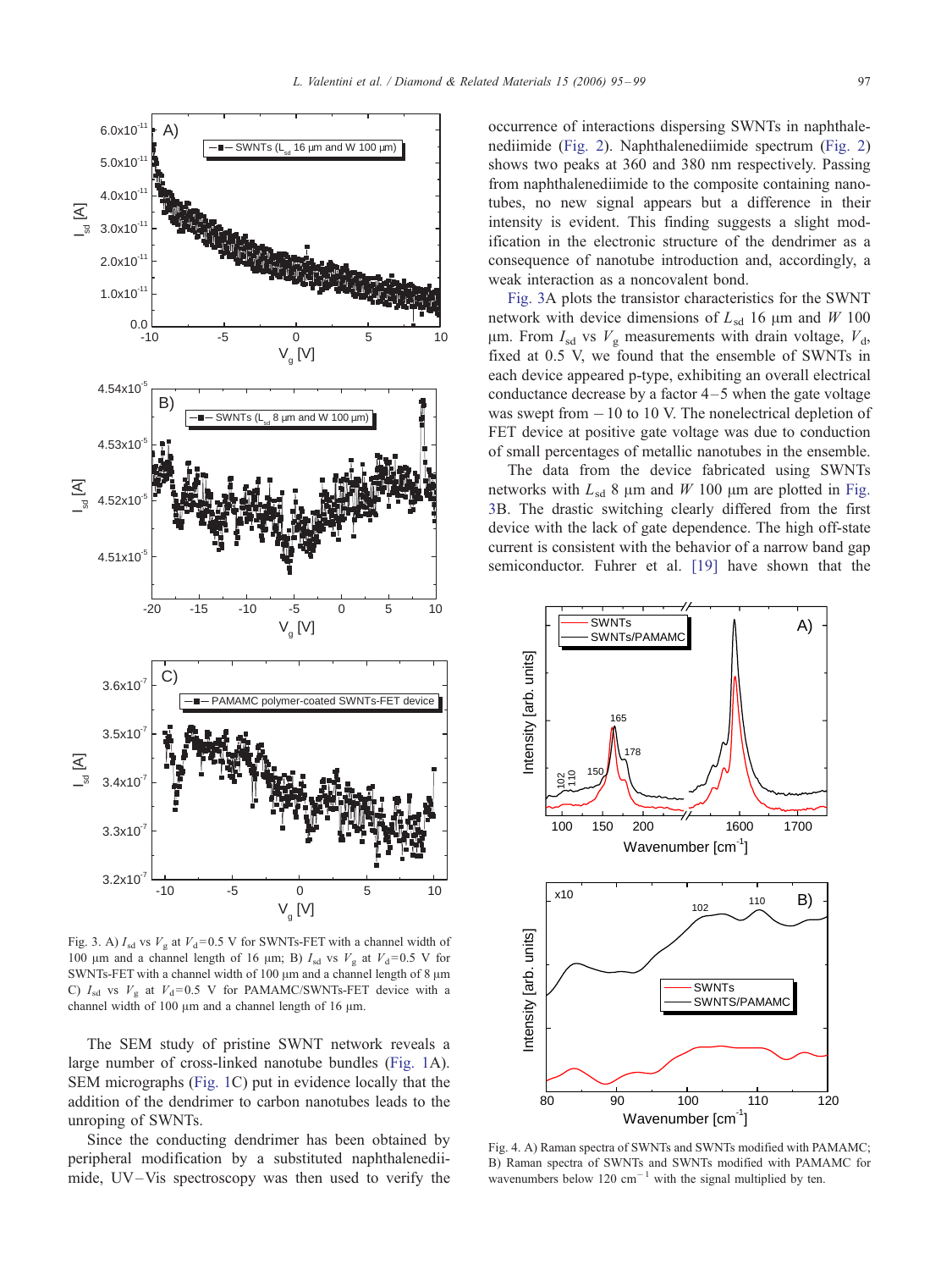<span id="page-3-0"></span>ensemble of a metallic and a semiconducting SWNT network forms a Schottky barrier with a barrier height approximately equal to  $1/2$  band gap of the semiconducting SWNTs. Consequently such resistor networks are electrically conducting if the density of connected resistors exceeds a percolation threshold.

[Fig. 3C](#page-2-0) shows the characteristic for the SWNT network modified with PAMAMC device with the dimensions of  $L_{sd}$ 16  $\mu$ m and *W* 100  $\mu$ m. The device shows a weak gate dependence of conductance. In this device, the on-state current is higher with respect to that observed for the same device tested with SWNTs (see [Fig. 3A](#page-2-0)). According to a similar study reported on reference [\[20\],](#page-4-0) this change could be explained by the effect of interaction of PAMAMC on the tubes. The key difference between the device reported on reference 20 and the present one is that in our case the device properties are achieved without precision assembly of the nanotubes suggesting that the random carbon nanotube networks may be a material for thin-film electronic applications.

The conduction is also accompanied by a high off-state current. The higher off-state current with respect to the SWNTs-FET could be explained by metallic tubes within a SWCNT bundle that may be preferably selected under polymer interaction, resulting in a decrease of the gate dependence.

In order to confirm this hypothesis in [Fig. 4A](#page-2-0) comparison of the Raman spectra of SWNTs and SWNTs dispersed in PAMAMC is reported. The spectra are dominated by significative differences only when the radial breathing modes are considered ([Fig. 4A](#page-2-0)). This low frequency bands can be attributed to the nanotube diameter [\[21,22\].](#page-4-0) As when the nanotubes are incorporated in the polymer the bands located at 147 and 161  $cm^{-1}$  are shifted toward higher frequencies then the shifts observed can be explained by intercalation of polymer into the bundles as observed in [Fig. 3C](#page-2-0).

Bands belonging to this group are very sensitive to the excitation wavelength; the intensity of each band is enhanced when the photon energy of the excitation light corresponds to the transition between the van Hove singularities  $(E_{ii})$  in the valence and conduction bands of all possible nanotubes [\[21,22\].](#page-4-0) Compared to the SWNTs network, there are two new weak bands at about 110 and  $102 \text{ cm}^{-1}$  for SWNTs modified with PAMAMC ([Fig. 4B](#page-2-0)). These new bands related to the tubes of 2.03 and 2.2 nm diameter, are attributed by Lefrant et al. [\[23\]](#page-4-0) to the metallic tubes whose calculated energies  $E_{11}^{\ M}$  of 1.23 and 1.14 eV, respectively, are not so far from the excitation energy 1.17 eV ( $\lambda$ =1064 nm). This result may suggest that the conducting dendrimer deposition creates material with a selection of metallic nanotubes. An appropriate Raman evidence of the selective interaction with metallic SWNTs needs a comparative Raman study performed at different excitation laser energies situated outside and inside of metallic window when the semiconducting and metallic

tubes are resonantly excited, respectively. This will remain a challenging task for our work in the next future on this new class of materials.

We therefore conclude that the high off-state current of PAMAMC coated SWNTs is not caused by continuous paths of larger diameter nanotubes (i. e. in the PAMAMC/ SWNT system the laser couples preferentially to smaller tubes) but could be attributed to the selection of metallic nanotubes.

A system composed of SWNTs noncovalently linked to a new electrically conducting dendrimer has been demonstrated to interact with tubes and unrope them. This ensemble in such a FET device collectively exhibits large electrical conductance changes under electrostatic gating, owing to the interaction between SWNTs and the conducting dendrimer. The effect of sidewall functionalization on the nanotube surface conductance gives rise to important aspects for building nanotube-based electronics.

## Acknowledgements

One of the authors (I.A.) gratefully acknowledges the financial support from the National Consortium of Materials Science and Technology (INSTM). This work was carried out with the financial support from the MIUR (PRIN 2003, prot. 2003093440).

## References

- [1] G. Yu, J. Gao, J.C. Hummelen, F. Wudl, A.J. Heeger, Science 270 (1995) 1789.
- [2] W.U. Huynh, J.J. Dittmer, A.P. Alivisatos, Science 295 (2002) 2425.
- [3] H. Ago, K. Petritsch, M.S.P. Shaffer, A.H. Windle, R.H. Friend, Adv.
- Mater. 11 (1999) 1281. [4] E. Kymakis, G.A.J. Amaratunga, Appl. Phys. Lett. 80 (2002) 112.
- [5] A. Bachtold, P. Hadley, T. Nakanishi, C. Dekker, Science 294 (2001) 1317.
- [6] S.J. Tans, R.M. Verschueren, C. Dekker, Nature 393 (1998) 49.
- [7] P.G. Collins, K. Bradley, M. Ishigami, A. Zettl, Science 287 (2000) 1801.
- [8] J. Kong, N.R. Franklin, C. Zhou, M.G. Chapline, S. Peng, K. Cho, H. Dai, Science 287 (2000) 622.
- [9] J.B. Cui, R. Sordan, M. Burghard, K. Kern, Appl. Phys. Lett. 81 (2002) 3260.
- [10] M. Radosavljevic, M. Freitag, K.V. Thadani, A.T. Johnson, Nano Lett. 2 (2002) 761.
- [11] M.S. Fuhrer, B.M. Kim, T. Durkop, T. Brintlinger, Nano Lett. 2 (2002) 755.
- [12] A. Javey, J. Guo, Q. Wang, M. Lundstrom, H. Dai, Nature 424 (2003) 654.
- [13] A. Javey, H. Kim, M. Brink, Q. Wang, A. Ural, J. Guo, P. McIntyre, P. McEuen, M. Lundstrom, H. Dai, Nat. Mater. 1 (2002) 241.
- [14] C.W. Zhou, J. Kong, E. Yenilmez, H. Dai, Science 290 (2000) 1552.
- [15] M. Shim, A. Javey, N.W.S. Kam, H. Dai, J. Am. Chem. Soc. 123 (2001) 11512.
- [16] G.P. Siddons, D. Merchin, J.H. Back, J.K. Jeong, M. Shim, Nano Lett. 4 (2004) 927.
- [17] I. Tabakovic, L.L. Miller, R.G. Duan, D. Tully, D.A. Tomalia, Chem. Mater. 9 (1997) 736.